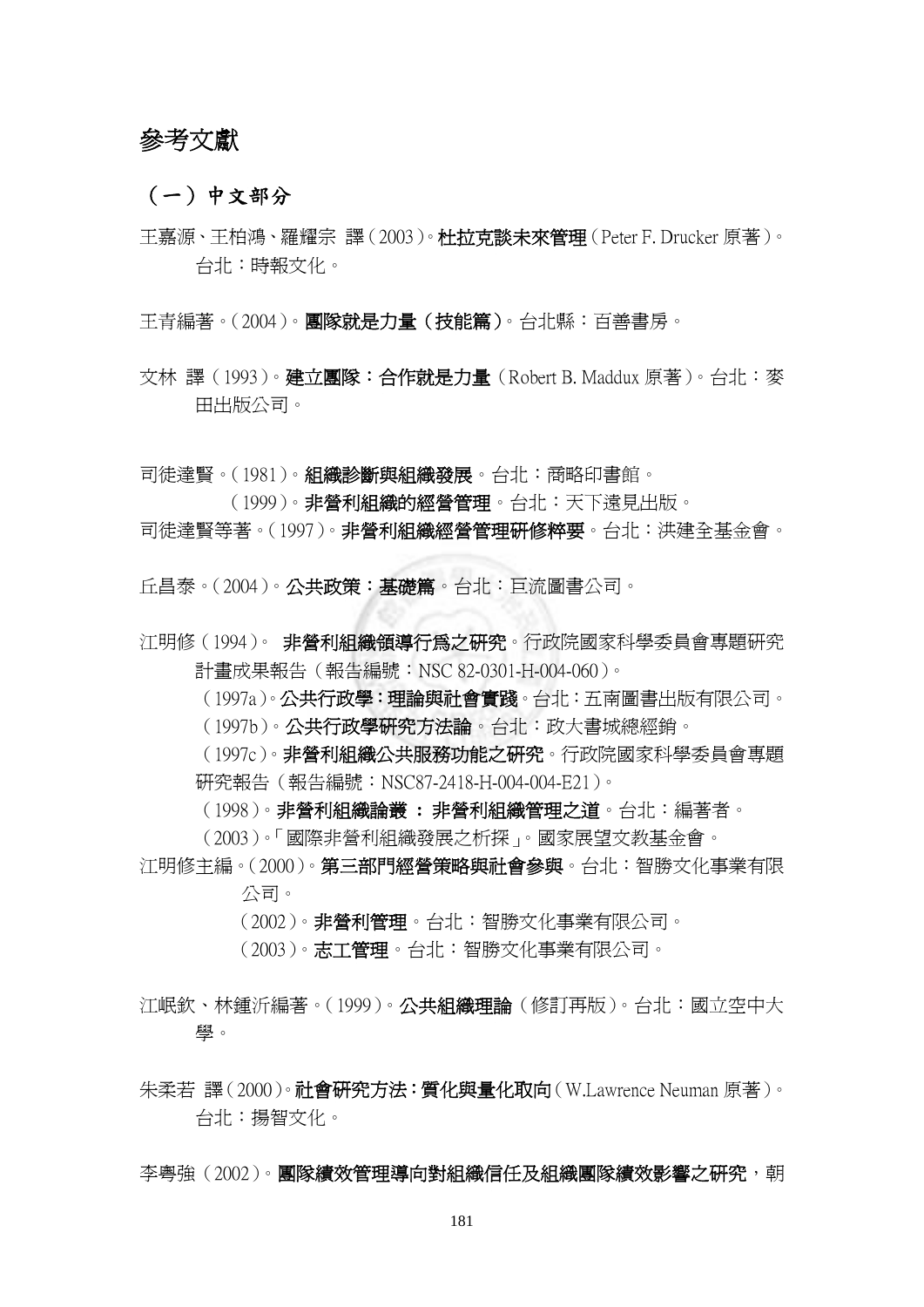陽科技大學企業管理系碩士論文,未出版,台中。

- 李宛宜(2002)。團隊多元性對學習型組織之影響,國立中央大學人力資源管理 研究所碩士論文,未出版,桃園。
- 李茂欣(2001)。推動團隊特質與全面生產管理施行績效之關係,國立中山大學 企業管理研究所碩士論文,未出版,高雄。
- 余佩珊 譯(1994)。 非營利機構的經營之道 (Peter F. Drucker 原著)。 台北: 遠流 出版公司。
- 吳芝儀、廖梅花 譯 (2001)。 質性研究入門: 紮根理論研究法 (Anselm Strauss, Juliet Corbin 原著)。嘉義:石濤文化。
- 吳定。(1998)。組織發展理論與技術。台北:天一圖書公司。 (2005)。公共政策辭典(三版)。台北:五南圖書公司。
- 吳定、張潤書、陳德禹、賴維堯編著。(1998)。行政學(一)修訂四版。台北: 國立空中大學。
- 吳定、張潤書、陳德禹、賴維堯編著。(2000)。行政學(二)修訂四版。台北: 國立空中大學。

吳瓊恩。(1996)。行政學。台北:三民書局。

- 官有垣。(1997)。台灣地區非營利計會福利機構的董事會研究:董事會角色功能 之實證分析,行政院國家科學委員會研究成果報告。
- 林鍾沂。(2001)。行政學。台北:三民書局。

林振春 (2002)。社區大學與學習型社區。**社區發展季刊**,第 100 期,頁 91-106。

- 周怡君審訂。(1998)。 建立優質團隊 (Ralph Lewis 原著)。 台北: 美商麥格羅.希 爾國際股份公司:中國生產力中心出版。
- 范瑞薇 譯 (2005)。杜拉克談領導未來 (Peter F. Drucker & Peter Paschek 原著)。 台北:知識流出版股份有限公司。

思穎 譯(1996)。 **追求卓越的團隊趨勢**(Carl E.Larson&Frank LaFasto 原著)。 台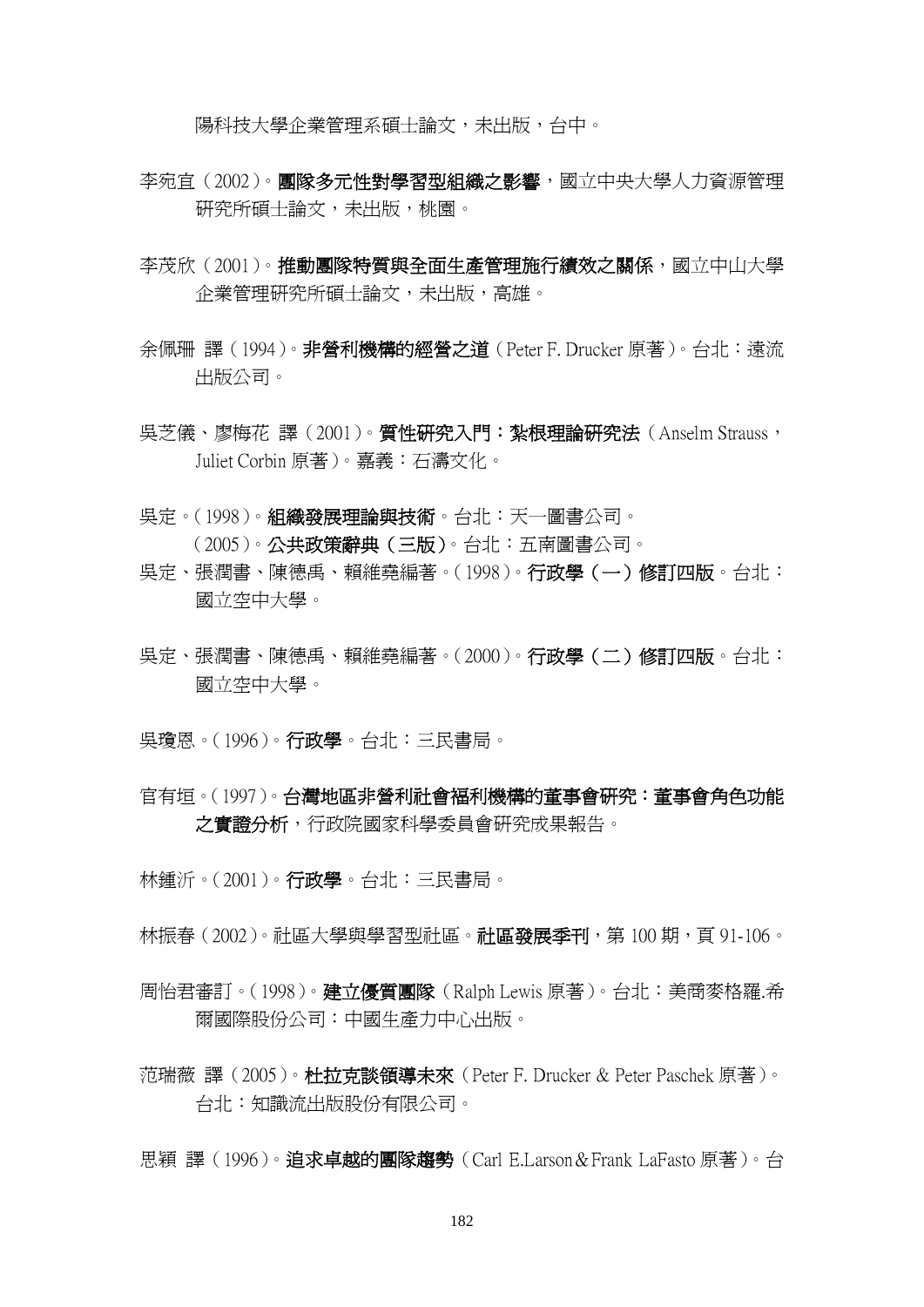北:業強出版社。

施威年(2003)。高階主管轉化型領導、團隊型組織與員工服務態度關聯性之研 究一以非營利組織為例,長榮大學經營管理研究所碩士論文,未出版,台 南。

姜占魁。(1989)。組織行為與行政管理。作者自印。

孫本初編著。(1998)。公**共管理 (初版)**。台北:智勝文化。

- (2001)。公共管理(三版)。台北:智勝文化。
- (2005)。公共管理(四版)。台北:智勝文化。
- 孫本初。(2000)。團隊建立的途徑與步驟。游於藝雙月刊,公務人力發展中心, 第 20 期, 第 3 版。
- 孫本初、吳復新、夏學理、許道然編著。(1999)。**組織發展**,台北:國立空中大 學。
- 孫本初、呂育誠。(1996)。從分析單元論團隊的意義及其對公共管理的影響。國 立政治大學學報(下冊),73期,頁168-170。
- 徐宗國 譯 (1997)。 **質性研究概論** (Anselm Strauss and Juliet Corbin 原著)。 台北: 巨流圖書有限公司。
- 徐正芳。(2005)。體驗式教學訓練成效之因素探討。國立中央大學人力資源管理 研究所碩士論文,未出版,桃園。
- 許南雄。(2000)。行政學術語。台北:商鼎文化出版社。
- 許世雨。(1992)。非營利部門對公共行政之影響。國立政治大學公共行政研究所 碩士論文,未出版,台北。
- 張金鑑。(1966)。行政學研究。台北:臺灣商務印書館。 (1982)。行政學新論,台北:三民書局。
- 張譽騰等 譯 (2001)。 世紀曙光-非營利事業管理 (Dr. James P. Gelatt 原著)。 台 北:五觀藝術管理有限公司出版。

張潤書(1998)。**行政學**。台北:三民書局股份有限公司。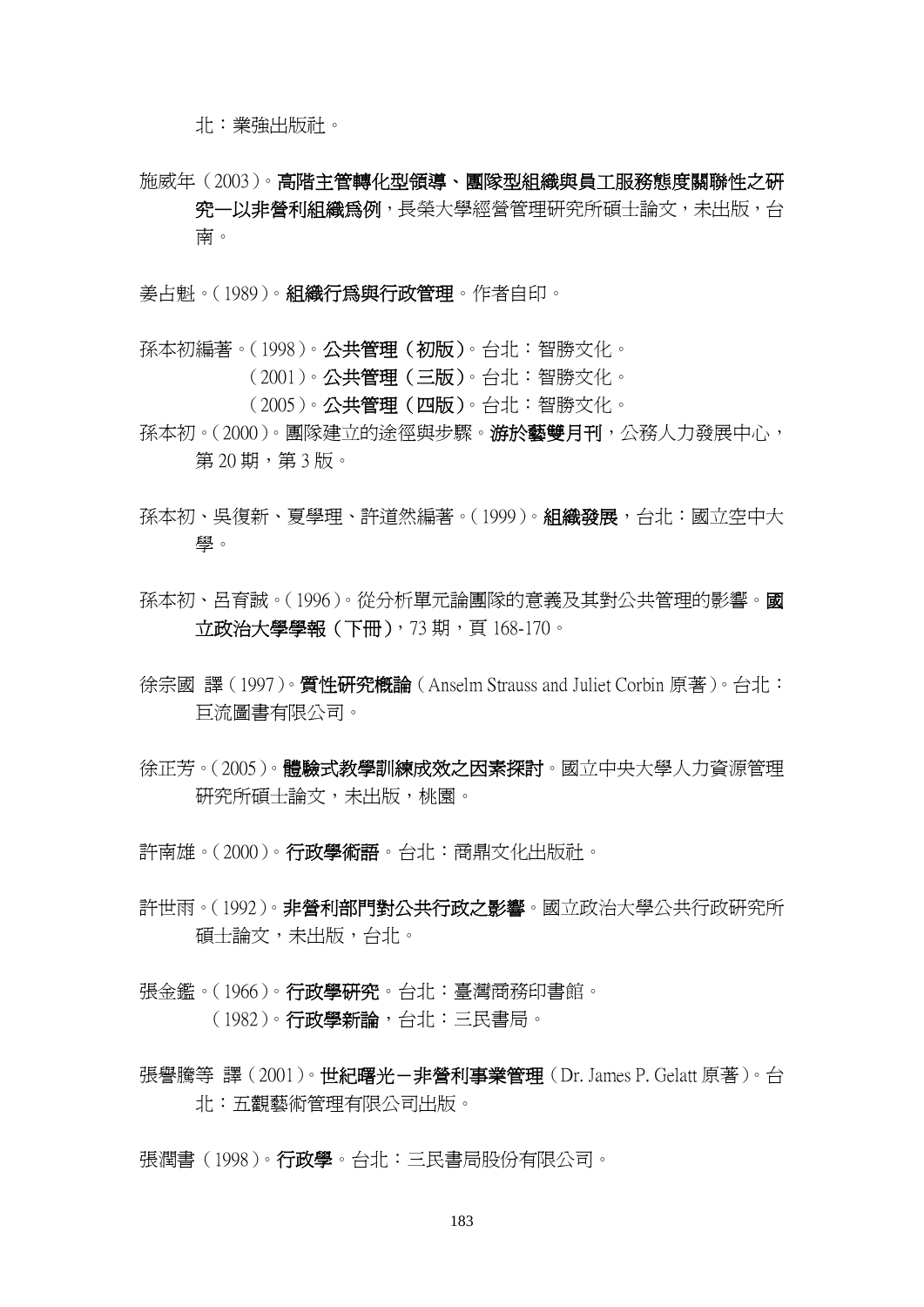張清溪等著 (2004)。**經濟學:理論與實際**。台北:翰蘆圖書出版。

- 張麗君(2002)。團隊管理在非營利組織運用之研究—以社會福利機構爲例,國 立政治大學行政管理學程碩士論文,未出版,台北。
- 陳翠娥(2001)。社區大學建構公民意識之研究—以台北市四所社區大學為例, 國立政治大學公共行政學系碩士論文,未出版,台北。

陳保緒(2003)。 團隊建立應用於提昇警察機關組織效能之研究—以內政部警政 署為例,國立政治大學行政管理學程碩士論文,未出版,台北。

陳德禹編著。(1996)。行政管理。台北:三民書局。

陳惠民等合著。(1998)。**高效率團隊:實務操演手冊**。台北:科技圖書公司

陳金貴。(1994)。美國非營利組織的人力資源管理,台北:瑞興圖書公司。

陳向明。(2002)。**社會科學質的研究**,台北:五南圖書公司。

郭進隆 譯。(1994)。 **第五項修練:學習型組織的藝術與實務** (Peter M. Senge 原 著)。台北:天下文化出版。

陸宛蘋 (1999)。非營利組織之定義與角色。社區發展季刊,第 85期,頁 30-35。

- 曾介宏(1997)。 團隊式組織之研究:設計與文化創造的觀點,國立政治大學公 共行政研究所碩士論文,未出版,台北。
- 會德宜(2003)。電子化政府對行政治理的影響-經濟國際貿易局個案研究,國 立政治大學公共行政學系博士論文,未出版,台北。
- 彭懷真(1998)。 **團隊高績效**,台北:希代出版。
- 黃富順(2002)。台灣地區計區大學的發展與省思。**教育資料集刊**,第 27 輯,百 105-125。
- 黃嘉嘉(1999)。團隊建立之研究:一個組織的觀點,文化大學政治學研究所碩 士論文,未出版,台北。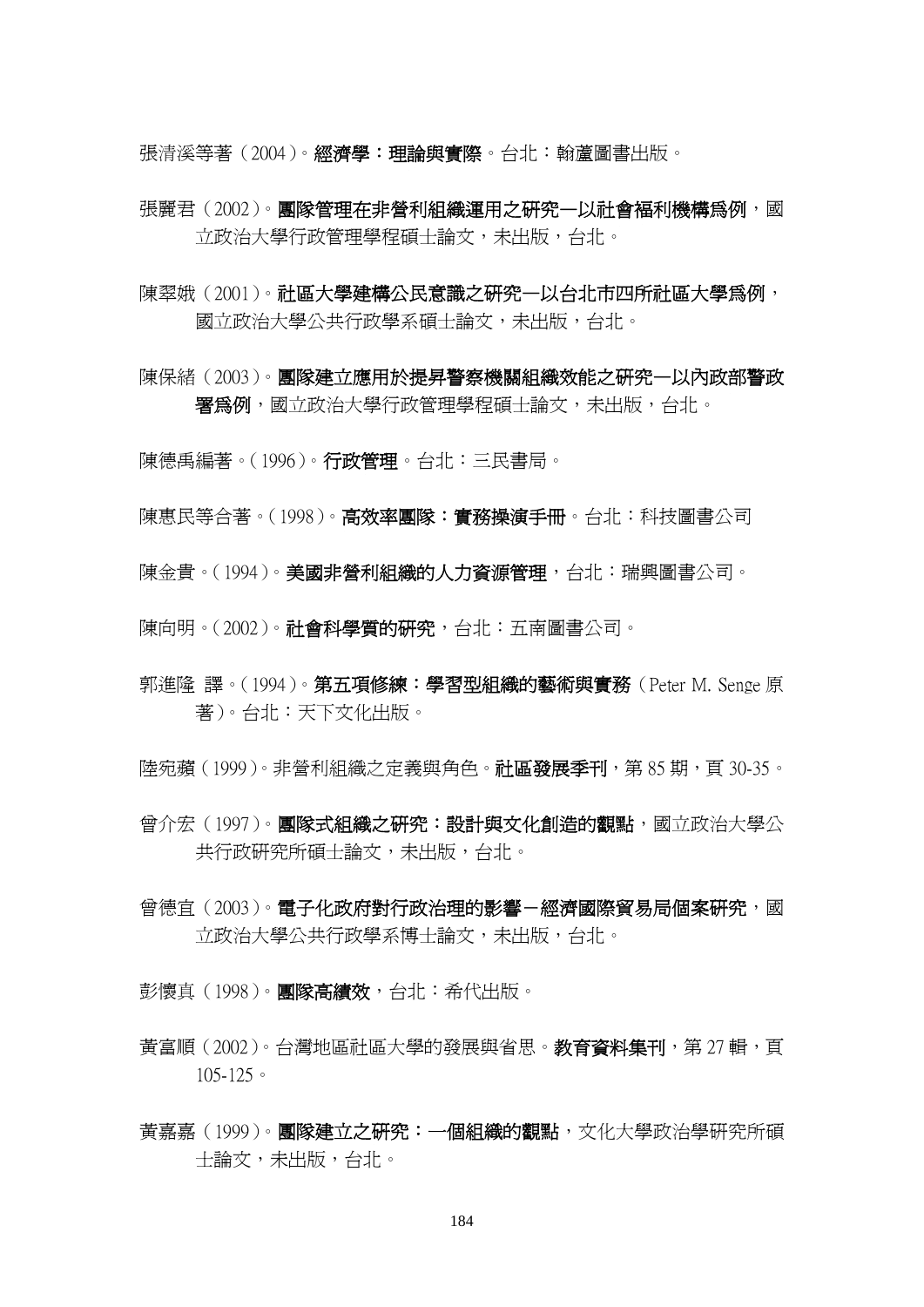黃瑞琴(1991)。質的教育研究方法。台北:心理出版社。

- 黃煌雄、黃勤鎮、稍榮耀 (2003)。**社區大學總體檢調查報告彙編**。台北: 監察 院。
- 游琬娟 譯。(1998)。 **致勝團隊** (Steve Morris, Graham Willcocks, Eddy Knasel 原 著)。台北:中天出版。
- 楊紹強(2003)。團隊 10 項修練。台北:原動力國際開發出版。
- 楊俊雄(1994)。組織中團隊特性與組織變革關係之研究-以我國國營事業民營 化為例,國立政治大學公共行政研究所碩士論文,未出版,台北。
- 楊岱容(1998)。非營利組織管理之研究-以財團法人主婦聯盟環境保護基金會 為例,國立台灣師範大學家政教育研究所,未出版,台北。
- 葛中俊 譯(1996)。團隊工作的原理:經理工作指南(Jerry Spiegel&Cresencio Torres 原著)。台北:業強出版社。
- 齊若蘭 譯 (1995)。 **團隊出擊** (Deborah Harriagton-Mackin)。 台北:天下文化出版 社。
- 齊力、林本炫 編(2003)。質性研究方法與資料分析。嘉義:南華大學教社所。

## 臺北市文山社區大學。九十四年度第二期 選課手冊。

- 臺北市文山社區大學。九十四年度自評報告書。
- 歐用生 (1989)。 質的研究, 台北: 師大書苑。
- 潘明宏、陳志瑋 譯(2001)。社會科學研究方法(Chava Frankfort-Nachmias&David Nachmias 原著)。台北:韋伯文化。
- 潘淑滿(2003)。 質性研究:理論與應用,台北:心理出版社。
- 鄭瓊芳(1999)。 團隊建立法應用於非營利組織運作之研究,國立政治大學公共 行政學系碩士論文,未出版,台北。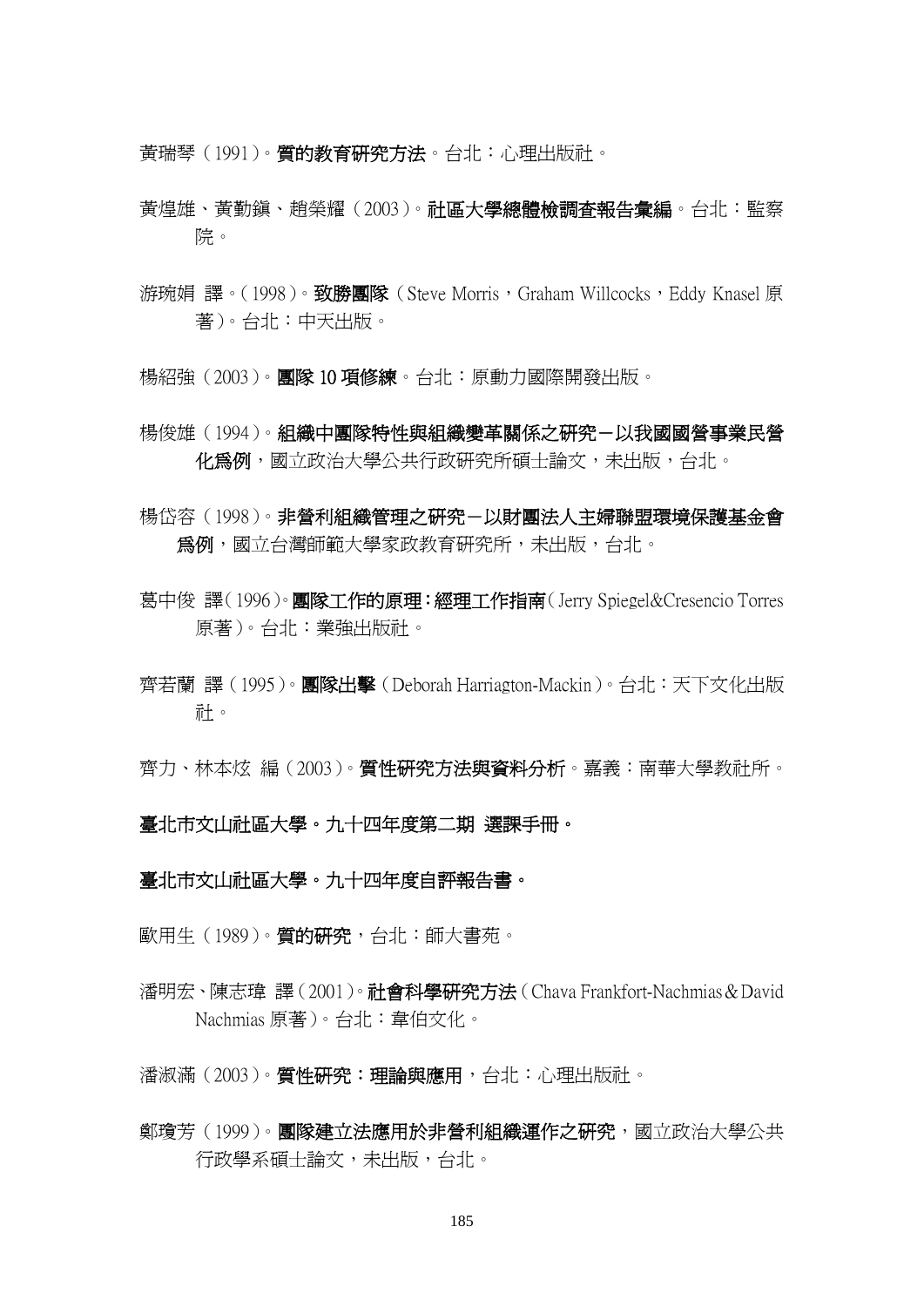鄭惠丹 譯 (2004)。**如何管理你的團隊** (Ros Jay 原著)。台北:晨星。

- 蔡千惠(1998)。**非營利組織遊說策略之研究**,國立政治大學公共行政研究所碩 士論文,未出版,台北。
- 劉家鴻(2001)。團隊運作對團隊工作態度影響之研究-以台北市政府爲例,國 立台灣師範大學工業科技教育學系碩士論文,未出版,台北。

蕭新煌 (1992)。我國文教基金會發展之研究, 行政院文化建設委員會。

- 簡瑜君(2002)。工作團隊特性與團隊效能之關係:以訓練與管理者支持為干擾 **變項**,國立中央大學人力資源管理研究所碩士論文,未出版,桃園。
- 蘇信如(1985)。志願服務組織運作之研究,國立台灣大學社會學研究所碩士論 文,未出版,台北。
- 顧忠華。(2005)。解讀社會力:臺灣的學習社會與公民社會,台北:左岸文化出 版。

## (二)英文部分

- Anselm Strauss and Juliet Corbin. (1990). Basics of Qualitative Research: Grounded Theory Procedures and Techniques. Newbury Park: Sage Publications.  $(1998)$  Basics of Qualitative Research: Techniques and Procedures for Developing Grounded Theory *(Second Edit*ion), Thousand Oaks, Calif: Sage Publications.
- Bauer, M.W., & Gaskell, G. (eds.)(2000). *Qualitative Researching: with Text, Image* and Sound. London, UK: Sage Publications.
- Brook field, S. (1984). Adult learners, adult education and the community. British: Open University.84-89
- Brudney, J.L. (1991). Volunteerism in Public Administration, in J.L. Perry(ed.) Research in Public Administration: A Research Annual. Greenwich, Connecticut: JAI press.

Cecil Bell, Jr and J. Rosenzweig (1978). "Highlights of an Organization Improvement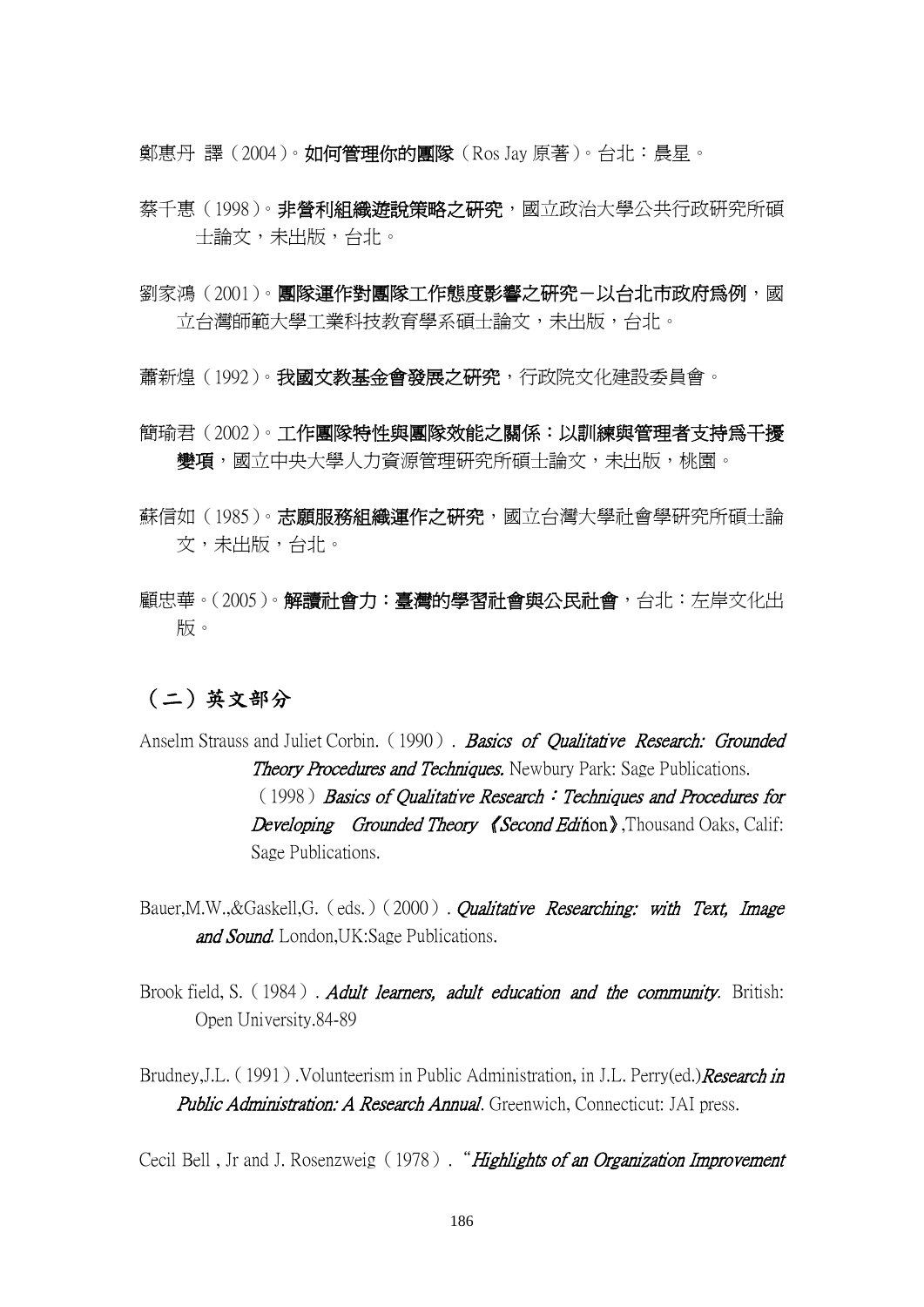**Program in a City** Government," in Wendell French, Cecil Bell, Jr. and R.A. Zawacki, eds. *organization Development: Theory, Practice, and* Research (Dallas, Taxas : Business Publications,Inc.,P392.

Davis, K. (1967, 1972). Human Relations at Work,  $2<sup>nd</sup>$ ,  $4<sup>th</sup>$  ed., N.Y.: McGraw-Hill.

- Dale, B&Cooper, C. (1992). Total Quality and Human Resources, Oxford: Blackwell Publishers.
- Denhardt,R.B (1991). *Public Administration* : An Action Orientation,2nd ed.Belmont,Ca:Wadsworth.
- Delors, J. et al. (1996). Learning: The Treasure Within. Paris: UNESCO
- Drucker, Peter F. (1990) .*Managing the Non-Profit Organization*: Practices and Principles.N.Y.: Harper Collins Publishers.
- Dyer, W.G. ( 1987 ) .Team Building: Issues and Alternatives,  $2<sup>nd</sup>$ .ed., Menlo Park,Cal:Addison-Wesley Publishing Co (1995). Team building : Current Issues and New Alternatives,  $3<sup>rd</sup>$  ed.Menlo

Park,CA:Addison-Wesley Publishing Co.

Edwards, R. (1995). Behind the Banner: Whither the Learning Society. Adult Learning.Vo.6.No.6. P.187-189

Eric S., Kenneth P.D., &David F. (1990). Work Teams. American Psychologist, 125.

French, W., & Bell C.Jr. ( 1995 ) . Organization Development: Behavioral Science Interventions for Organization Improvement. Fifth Edition, Prentice-Hall, Inc. ( 1999 ) .Organization Development: Behavioral Science Interventions for Organization Improvement. Sixth Edition, Prentice-Hall, Inc.

Fisher, B.&Thomas, B. (1997). Real Dream Teams: Seven Practices Used by World-class Team Leaders to Achieve Extraordinary Result. Boca Raton, Florida: St. Lucie Press.

Filer, John M.(1990).The Filer Commission Report, in David L.Gies, J. Steven Ott and Jay M.Shafritz(eds.). The Nonprofit Organization: Essential Readings. Belmont, CA.: Wadsworth Inc.PP.70-88.

Geringer, L.J. (1993). The Total Quality Approach to State Development and Training, In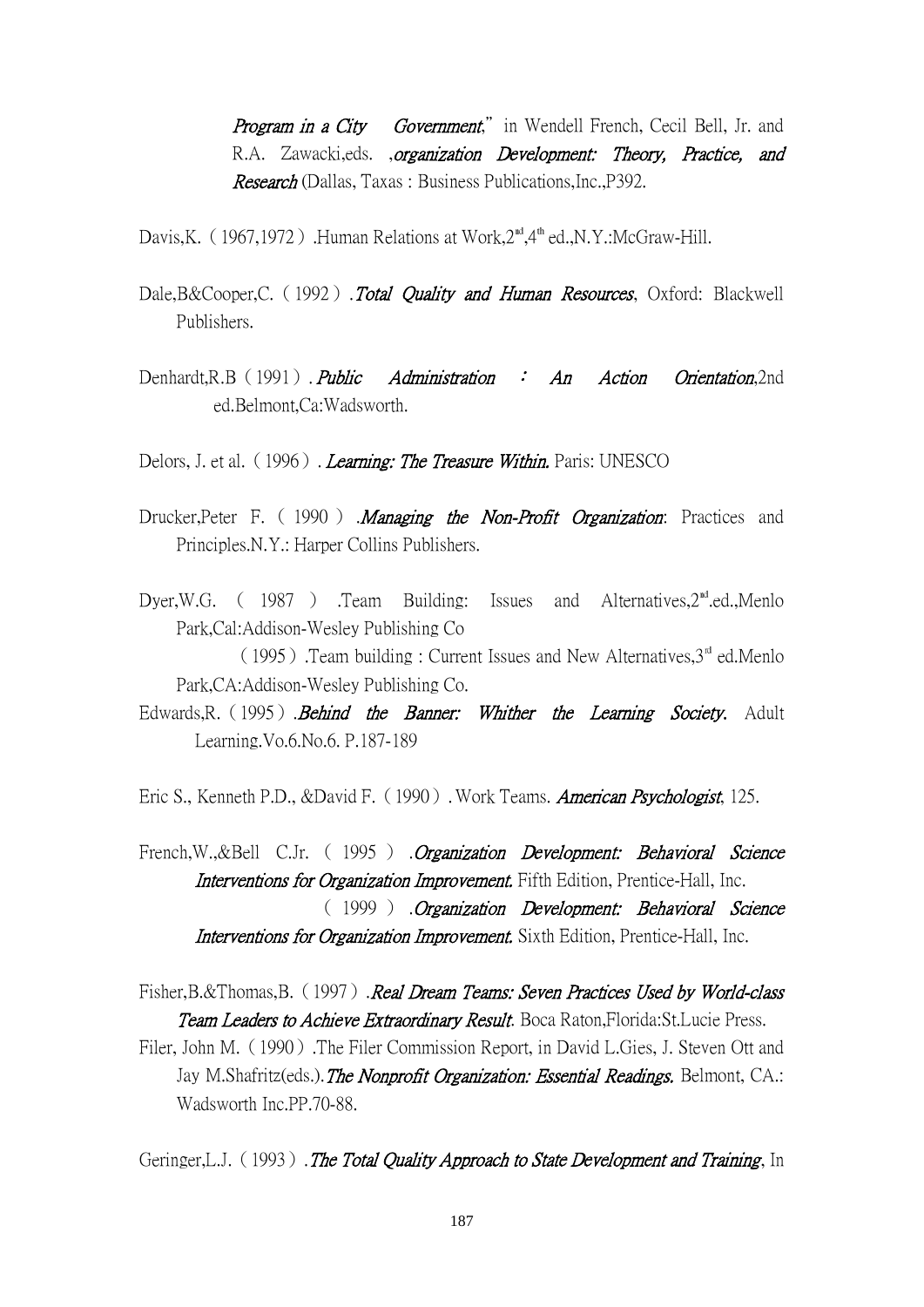Connors(ed.),pp.229-253.

Glaser, B. (1978). Theoretical sensitivity, Mill Valley, CA: Sociology Press.

Glaser, B., & Strauss, A. (1967). The discovery of grounded theory. Chicago: Aldine.

- Glaser, B. (1992). Basics of grounded theory analysis: Emergence versusforcing. Mill Valley, CA: Sociology Press.
- Gold,Raymond(1969).Roles in sociological field observation. In George McCall and J.L.Simmons, J.L. (eds.), *Issues in Participant Observation*, PP30-39, Menlo Park:Addison-Wesley.
- Huse, E(1975). *Organization Development And Change*, St. Paul, Minn.: West Publishing Co.
- Hayes, Nicky (1997). Successful Team Management. London: International Thomson Business Press.
- Hamilton, E. (1992). Adult Education for Community Development, New York: Greenwood Press.
- Hansmann, Henry(1980). The Role of Nonprofit Enterprise. Yale Law Journal, vol.89, no.5, p835-901.
- J.K. Fordyce &Raymond Weil (1992). Managing with People-A Manager's Handbook of Organization Development Methods (Reading, Mass.: Addison-Wesley Publishing Co.)
- Kramer, R.M. (1981). *Voluntary Agencies in the Welfare State*, Berkeley and Los Angeles, CA: University of California Press.
- Lovett, T. (1983). Adult Education and Community Action, London&/Canberra: Croom Helm.
- M. Afzalur Rahim (1992). Managing Conflict in Organization,  $2<sup>nd</sup>$  ed., Westport, Connecticut: Praeger.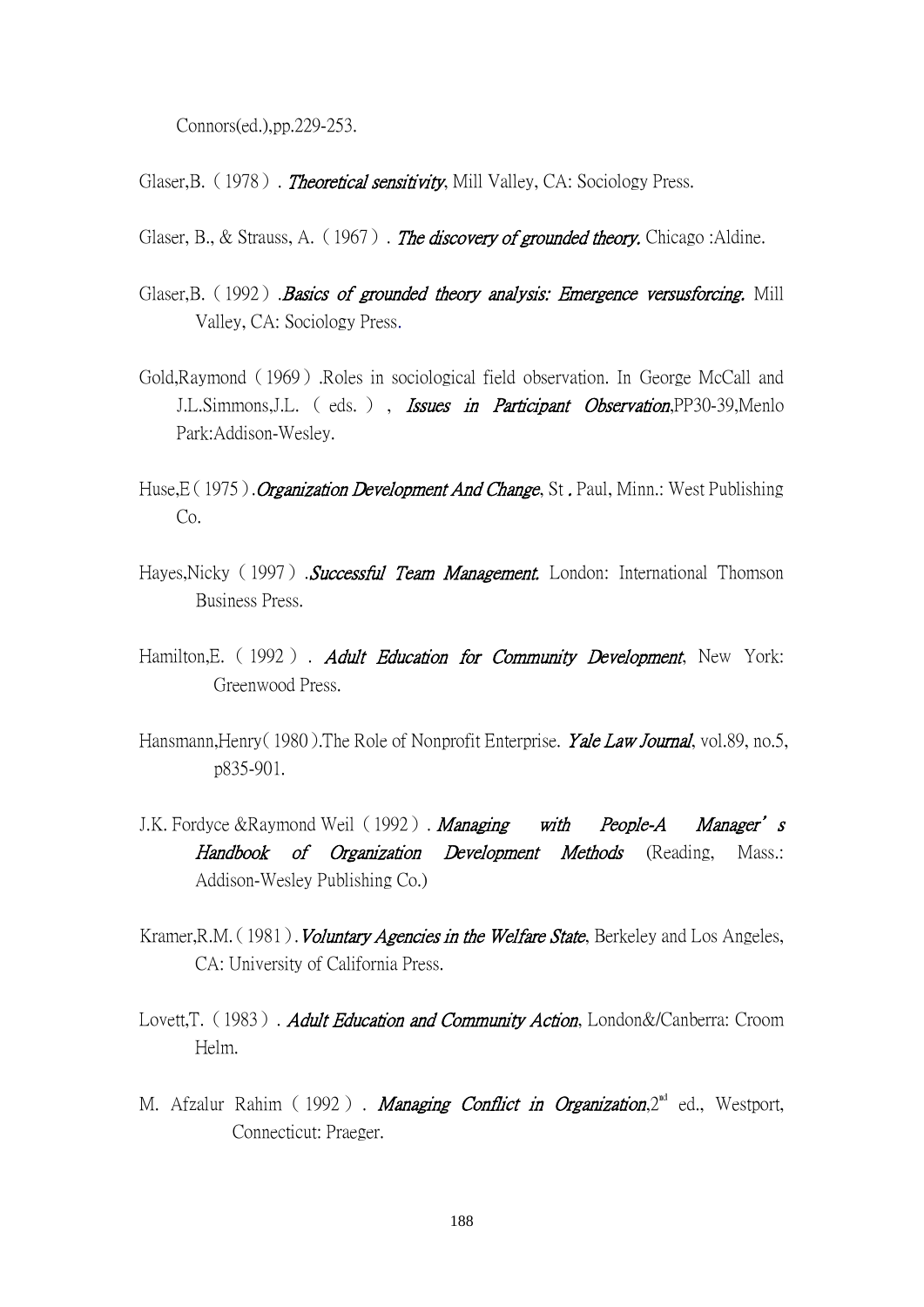- Master, W. (1992). *Introduction to Forum: Challenges for Today's Public Manager*, The Public Manager,Fall.
- Mears,Peter&Voehl,Frank (1994). Team Building: A Structured Learning. Delray Beach, FL: St. Lucie.
- Miura, S. et al. (1992). Lifelong Learning in Japan: An introduction. Japan: National Federation of Social Education.
- McLaughlin, Curitis P. (1986). The Management of Nonprofit Organizations. New York, New York:John Wiley&Sons
- Montebello, A.R. & Buzzotta, V.R. (1993) . Work Team That Work, Training & Development,Vol.47,No.3,P.62.
- Parsons, T. (1960). Structure and Process in Modern Societies. New York: The Free Press.
- Pfeffer,J.,and Salancik,G. (1978). The External Control of Organizations. New York: Harper & Row.
- Ricards Ramireg (1990). The Application of Adult Education to Community Development, Community Development Journal Vae.25 No.2, April 1990; Britain: Oxford University Press.
- Rosalie H.Wax (1968) .Participant Observation, *International Encyclopedia of Social* Science, New York: Macmillan, p.238
- Schram,Vicki R.,in Moore.Larry F.(ed)(1985).Motivating Volunteers How the Rewards of Unpaidwork Can Meet People's Needs. Vancouver Volunteer Publication, p.13-29
- Sell, G.R. (1978). A Handbook of Terminology for Classying and Describing the Learning Activities of Adults. Denver: National Center for Higher Education.
- Shonk, J.H. (1982). Working in Teams: A Practical Manual for Improving Work Groups, New York :AMACOM Press.

Stephen P. Robbins (1974). Managing Organizational Conflict: A Nontraditional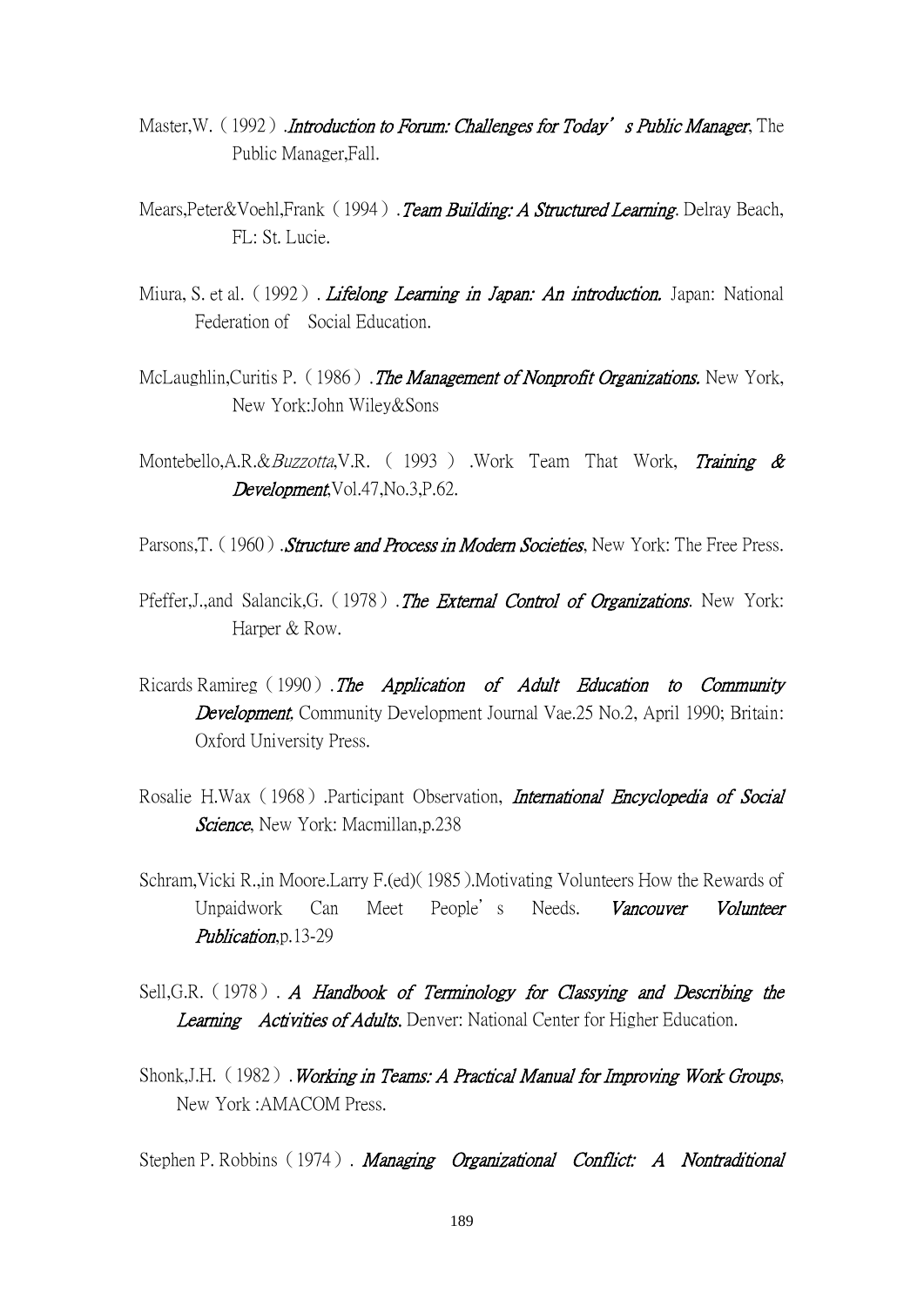Approach, Englewood Cliffs, New Jersey: Prentice-Hall,pp.13-14.

- Strauss, A. (1987) *Qualitative analysis for social scientists*. Cambridge, UK: University of Cambridge Press.
- Smither, Robert d.&John M. Houstion &Sandra A. McIntire (1996). Organization Development: Strategies for Changing Environment. New York: Harper Collins College Publisher.
- Thomas H. Patten, Jr.  $(1978)$ . *Organization Development Through Teambuilding* (New York: John Wiley & Sons),p1.
- Tutty,M.L.,Rothery,M.,&Grinnell R.M.(eds.) (1996). *Qualitative Research for Social* Workers. London: Allyn and Bacon.
- U.S. Government Printing Office (1978). Lifelong Learning and Public Policy. Report Prepared by the Lifelong Learning Project. Washington, D. C. : U. S. Government Printing Office.
- Van Dersal, W. R. (1962). The Successful Supervision in Government and Business. N.Y.:Harper &Row.
- Walker, Robert. (1985). An Introduction to Applied Qualitative Research. In Robert Walker(eds.).Applied Qualitative Research. Aldershot. England: Gower.
- Wolf, Thomas (1990). Managing a Nonprofit Organization. N.Y. : Prentice Hall Press.
- Wolch, Thomas (1990). The Shadow State: Government and Voluntary Sector in Transition. New York: The Foundation Center.
- Weisbrod, Burton A. (1986). Toward A Theory of the Voluntary Nonprofit Sector in a Three-Sector Economy, in S. Rose-Ackerman(ed.) The Economic of Nonprofit Institutions. New York: Oxford University Press, P.21-24
- Weisbord,M. (1987). "Toward Third-Wave Managing and Consulting," *Organizational*  $Dynamics15$  (winter), pp.19-20

Weisbrod, Burton A. (1988). The Nonprofit Economy. Cambridge, Massachusetts: Harvard